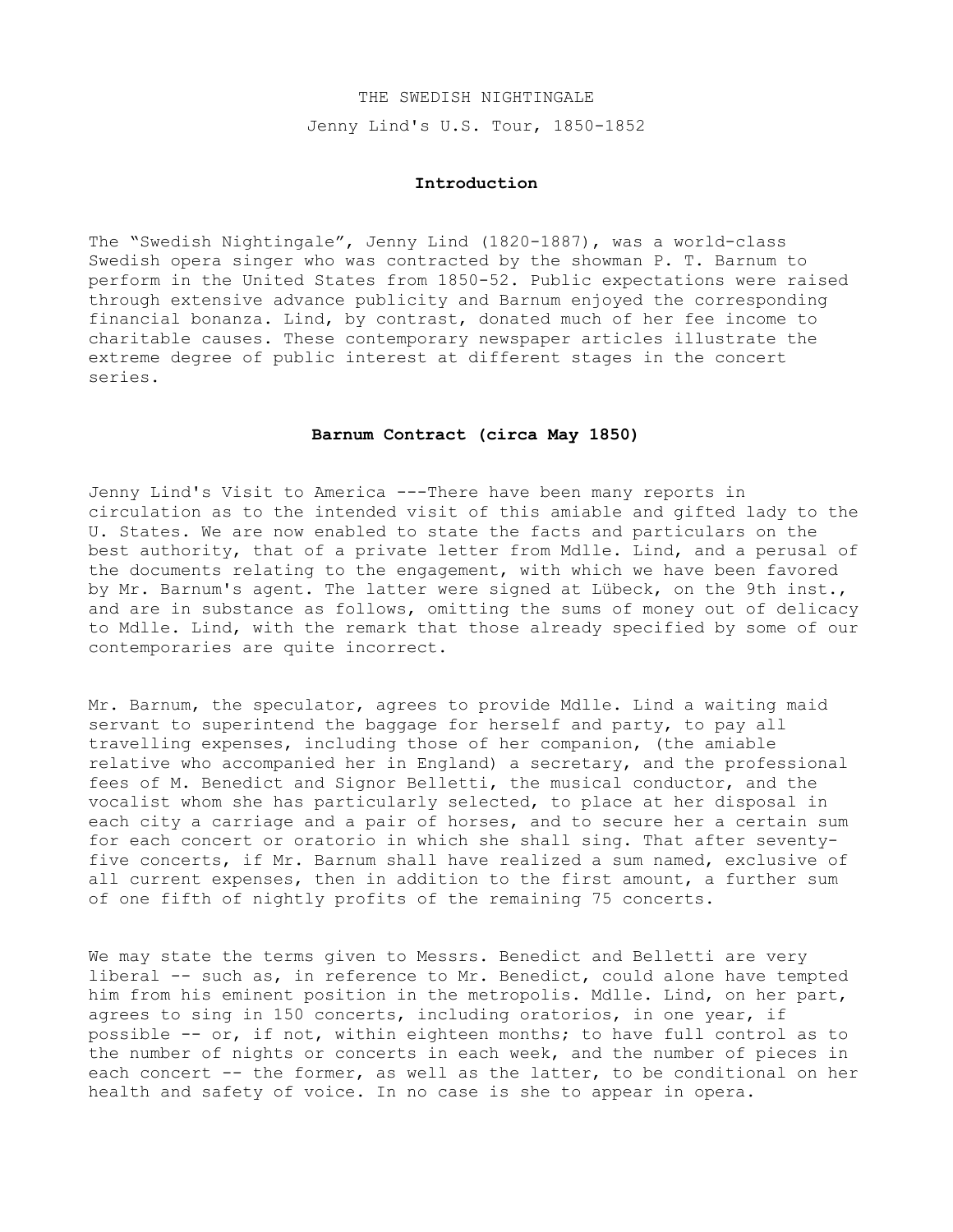# **Arrival by Atlantic Steamer (?8 September 1850)**

JENNY LIND. The advent of Napoleon when he returned to Paris from Elba, was not half as glorious as that of the Nightingale into New York. He came in martial array and with the lurid light which victory flames forth upon her favorites. But the angel of goodness and of song found a victory in every heart, a triumph in the presence of tens of thousands, who came out to pay their tribute of admiration and love to genius, generosity and virtue.

The Tribune contains a long and interesting account of her arrival, reception, and first concert. She was met on board the Atlantic, just inside the narrows, by Mr. Barnum and others. She received Mr. B. with great cordiality. She was greeted on the arrival of the steamer near Canal street pier by the presence of thousands who lined the spars and rigging of vessels and every other spot which would command a sight, while every fender at the Hoboken-St. Ferry House was topped with a piece of living statuary. In addition to the usual flags at the pier, a splendid Swedish banner was floating in the air. The distinguished visitors all expressed their astonishment at seeing so many well-dressed people in the crowd. Mdlle. Lind, especially, was very much struck with the air of respectability which marked the thousands assembled. Turning to Mr. Barnum she asked, "Have you no poor people in your country? Everyone here appears to be well dressed."

The populace were only kept away from the gangway by a gate across the pier, which was subsequently broken down by the mass and many persons nearly crushed to death. Inside the gate were triumphal arches of evergreen and flowers with mottos welcoming Jenny Lind to America. It was with difficulty that Mr. Barnum's carriage, which contained her, could get through the crowd which clung to the wheels and flocked about the windows.

Jenny was driven to the Irving House, where an elegant suite of apartments were in readiness for her. The crowd soon filled the block around the house and when she appeared at one of the parlor windows, on Broadway, she was vociferously cheered and kissed her hand and bowed repeatedly in answer.

Her arrival created nearly as much excitement in the Irving House as in the streets. All the passages leading to her apartments were crowded. The great flag of Sweden and Norway was hoisted on the flagstaff of the Irving House immediately upon her arrival. Throughout the evening crowds continued to collect about the hotel, and so incessant were their calls that she was obliged to appear twice again at the windows.

After 11 o'clock the crowd began to gather again, as it was known that the Musical Fund Society of this city intended giving Mdlle. Lind a serenade at midnight. At the appointed time the serenading band, numbering 200 instruments, made its appearance, and taking its station in Reade street,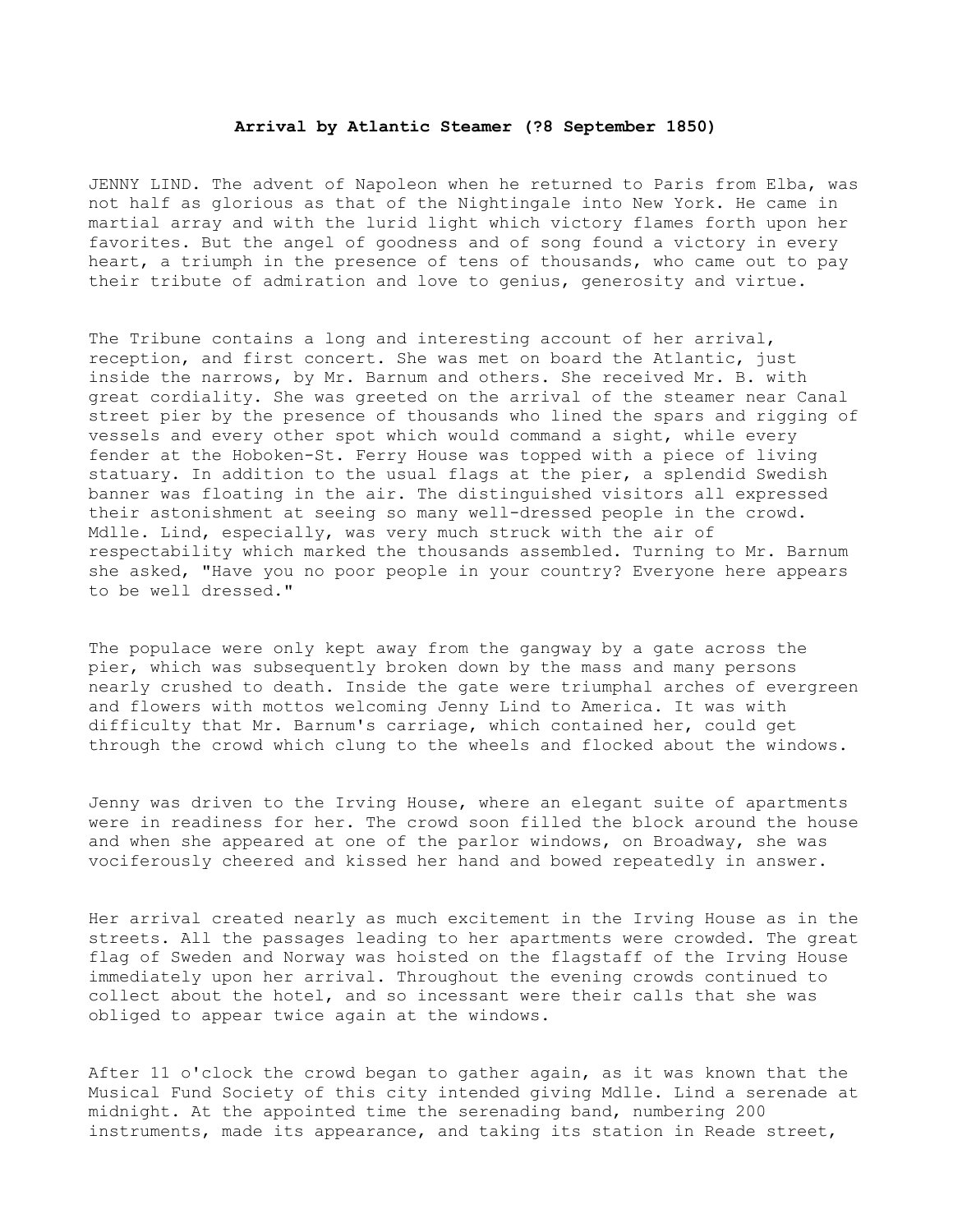played several national airs under the windows of Mdlle. Lind's apartments. The crowd by this time occupied all the space in front of the Irving House, extending some distance up and down Broadway, many thousands in all. Mdlle. Lind's appearance at the window was the signal for a storm of shouts and cheers prolonged almost without end. During the performance of Yankee Doodle, she kept tune to the music with much spirit, and at the close requested its repetition. She waved her handkerchief to the company and withdrew; but cheer on cheer followed and she was obliged to appear again and again, till the reluctant throng was finally obliged to disperse. Among those present in the street were numbers of ladies.

Invitations, visits and gifts of all kinds are showered upon Mdlle. Lind to an embarrassing degree. If she employs but one secretary, the poor man must have a terrible time of it to acknowledge all the bouquets, hats, gloves, handkerchiefs, &c., which she receives. Among the invitations received by Mdlle. Lind was one from the Institution of the Blind, which she at once signified her intention of visiting, and singing for the gratification of the pupils. […]

# **Feted in Manhattan: The First Concert (11 September 1850)**

THE CONCERT TONIGHT.

Tonight will be a new Avatar in our musical history—the first appearance of another divinity in the world of Song. It will be an occasion entirely unprecedented in this country; for even the divine Malibran sang to comparatively small audiences and to a much more imperfect musical taste. Jenny Lind comes among us in the maturity of her powers and the zenith of her fame. The splendid reception which has been given her, no less on account of her splendid benevolence and lofty personal character than her transcendent genius, is an earnest of the prepossession with which her appearance tonight will be hailed. To justify all this inordinate expectation—to fill up with palpable truth the outlines drawn by so many excited imaginations—will be no slight achievement; but we believe that Mdlle. Lind is equal to it. The power of a name that, without actual performance, can bring together six or seven thousand people, at a cost of some \$35,000 for tickets alone, must rest on a marvelous gift indeed, to retain its spell on the public mind. Nevertheless, we have no fear that the spell will be broken or the gift grow dim.

Even leaving out of view the expectations which will be gathered within the space of Castle Garden this evening, the sight of the hall and the audience will be worth at least half the price of a ticket. The improvements are advancing rapidly, and everything will be complete in ample time for this evening' performance. Mr. Barnum has furnished tickets of admission to ten Boston and fifteen Philadelphia papers, every one of which has signified its intention of being represented. There were only about 400 promenade tickets sold, when the sale was stopped, to prevent an inconvenient crowd inside the walls.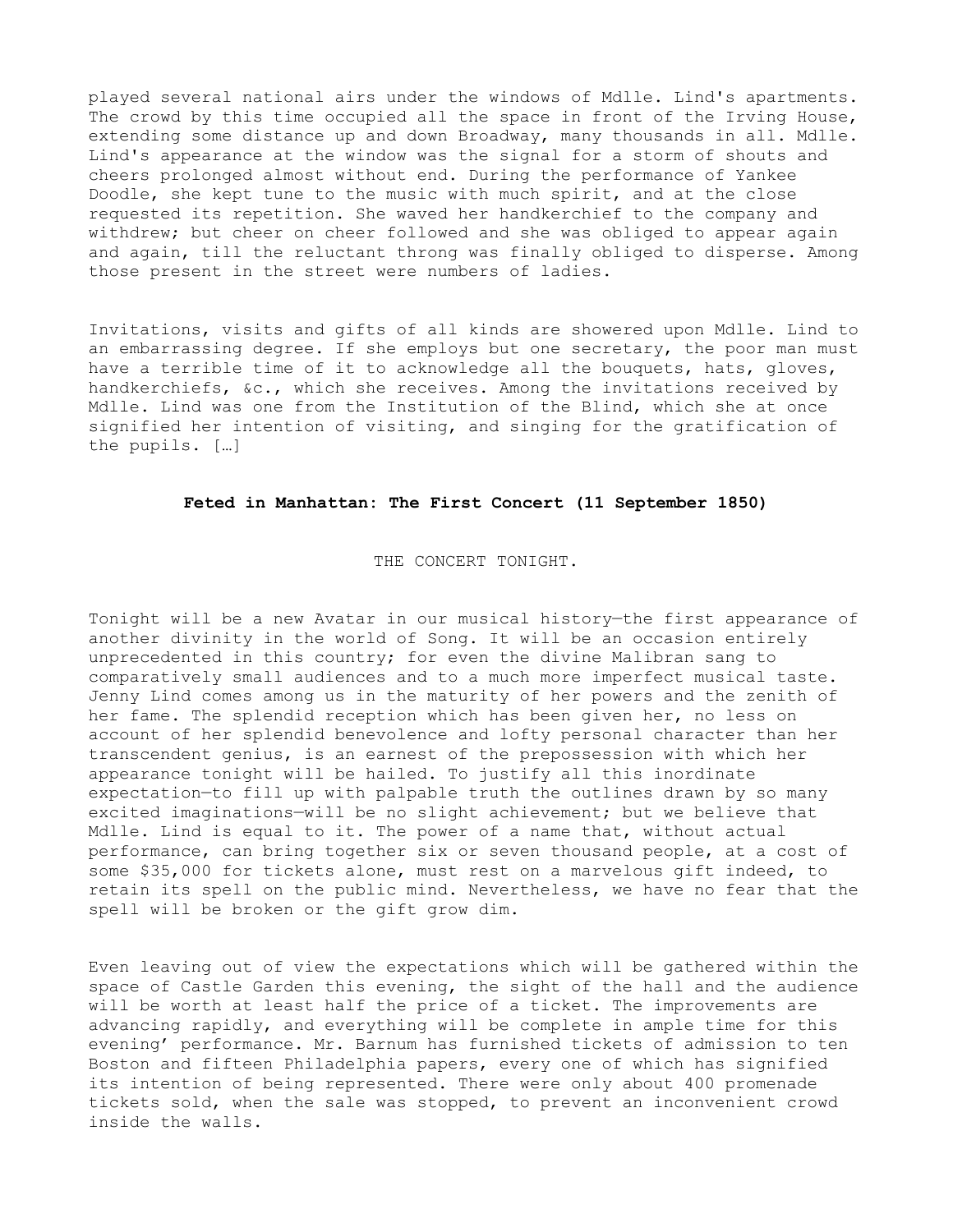Tomorrow morning the tickets for the Concert of Friday night, will be sold at public auction, in the Garden.

We are authorized to announce the following regulations for the government of carriages and hacks, which are made to prevent confusion this evening at Castle garden. All carriages will enter the large gate at the corner of State street and Whitehall, and pass out through the gate in Battery Place, at the head of Greenwich street. At the close of the Concert the carriages will take up their company in precisely the same order. When a carriage arrives at the entrance gate at the end of the bridge the names of parties will be called out by the Inspector of Hacks, and if not present the carriage will pass on and come around again in line.

Persons who come in carriages are advised to remain a few minutes, in order to let the other portion of the audience pass out first, and those who are not in carriages will have the kindness to pass out without delay as soon as the Concert is finished. Particular attention to these instructions will prevent much confusion and materially expedite the egress and comfort of the audience.

### TWO HOURS AT REHEARSAL.

The second rehearsal of tonight's grand concert came off yesterday at Castle garden. About 100 persons were present, principally musical amateurs and members of the Press. The Orchestra is composed of excellent material, and with a little of Mr. Benedict's drilling, will equal, if not surpass, the best we have ever had in this country. The Overtures to "Oberon" and "The Crusades" gave ample evidence of its capacity. Of the vocalists, Belletti appeared first and sang the "*Sorgete*" from Rossini's *Maometto Secondo*. All present were surprised and delighted with the richness and purity of his voice and the remarkable finish and grace of his execution. He is, unquestionably, the most satisfactory baritone who has yet visited us. Mdlle. Lind was about to commence *Casta Diva* when the first of the hundred guns fired for California, New-Mexico, Texas and the Ten Millions, thundered just outside the Castle. The Orchestra laid down their instruments and the expectant visitors were obliged to wait half an hour, until patriotism could be satisfied. When, at last, the strain was resumed, Mdlle. Lind again came forward. She was very pale, and seemed to exercise a strong effort to commence the first notes. But the sound of her own voice reassured her, and losing herself in the inspiration of the music, she took her hearers with her into a region of wonder and delight, where cold, unsympathetic criticism was a thing impossible. Her voice is electrical in its effect, and we do not think there is an audience in the nation capable of hearing it unmoved.

After what we have said yesterday concerning her performance, and what expectations we have still reserved for this evening, it is hardly necessary to forestall public curiosity by a further account of what we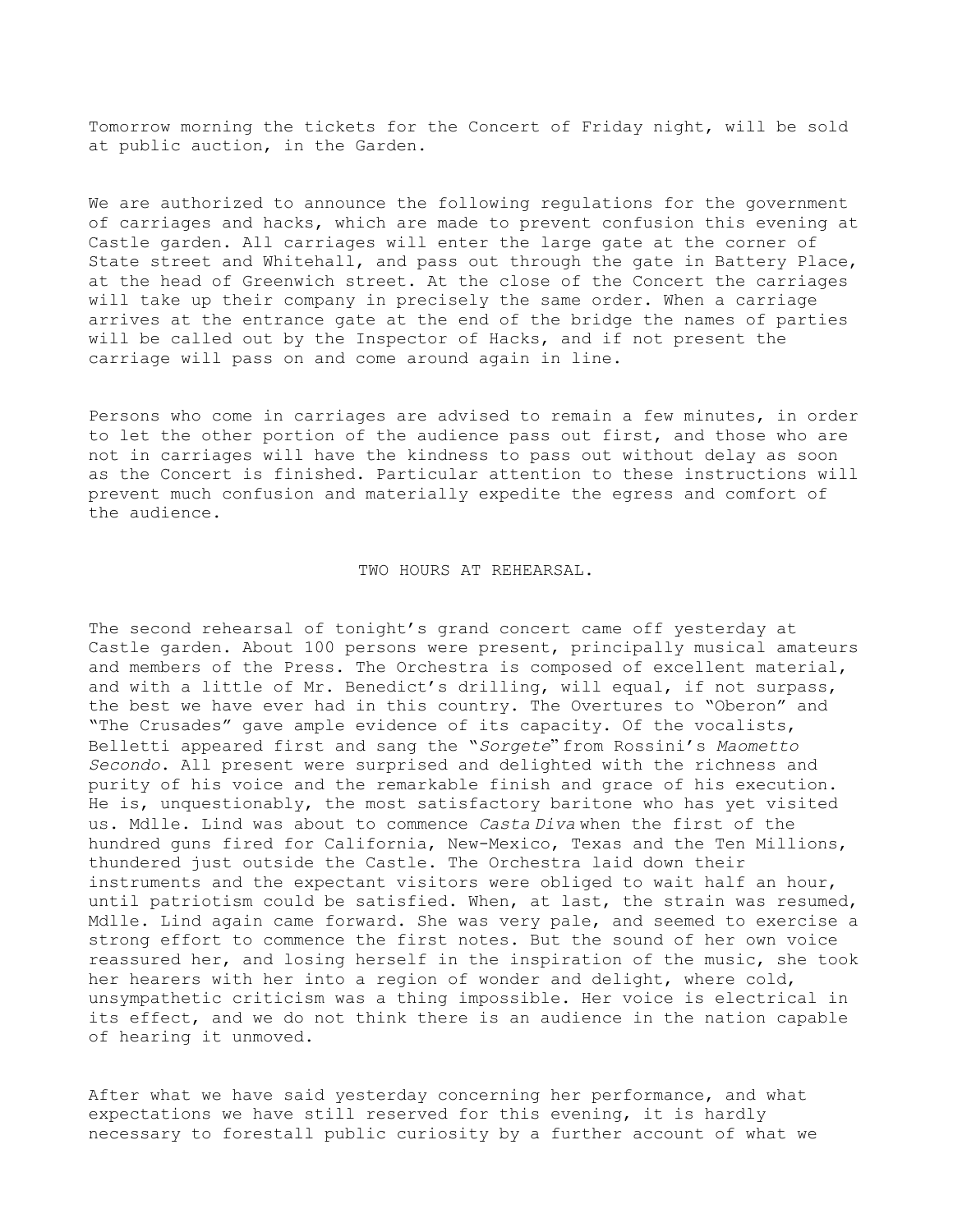have heard. It will be enough to say, that the favored few who heard it her yesterday were, to use a Southern expression, completely "enthused," and that there is no difference of opinion among them in regard to the effect on the grand audience that assembles tonight.

### JENNY LIND'S FIRST CONCERT.

Jenny Lind's first Concert is over, and all doubts are at an end. She is the greatest singer we have ever heard, and her success is all that was anticipated from her genius and her fame. As this is something of an era in our history of Art, we give a detailed account of all that took place on the occasion.

All the preparatory arrangements for the Concert were made with great care, and from the admirable system observed, none of the usual disagreeable features of such an event were experienced. Outside of the gate there was a double row of Policemen extending up the main avenue of the Battery grounds. Carriages only were permitted to drive up to the gate from the Whitehall side, and pass off into Battery-place. At one time the line of carriages extended to Whitehall and up State-St. into Broadway. The order specified in yesterday's Tribune was observed, by which means everything was accomplished in a quiet and orderly manner. The Chief of Police, with about 60 men, came on the ground at 5 o'clock, and maintained the most complete order to the end.

Mr. Barnum, according to promise, had put up a substantial framework, and thrown an immense awning over the bridge, which is some 200 feet in length. This was brilliantly lighted, and had almost the appearance of a triumphal avenue on entering the gate.

There was an immense crowd on the Battery clustering around the gates during the whole evening, but no acts of disorder occurred. When Jenny Lind's carriage came, but very few persons knew it, and no great excitement followed. The principal annoyance was occasioned by a noisy crowd of boys in boats, who gathered around the outer wall of the Castle, and being by their position, secure from the Police, tried to disturb those within by a hideous clamor of shouts and yells, accompanied by a discordant din of drums and fifes. There must have been more than 200 boats and a thousand persons on the water. They caused some annoyance to that portion of the audience in the back seats of the balcony, but the nuisance was felt by none in the parquet. By 10 o'clock they had either become tired or ashamed of the contemptible outrage they were attempting, and dispersed. We may here remark that if the River Police asked for by Chief Matsell had been in existence, this attempt could not have been made.

On entering the Castle, a company of ushers, distinguished by their badges, were in readiness to direct the visitors to that part of the hall where their seats were located. Colored lamps and hangings suspended to the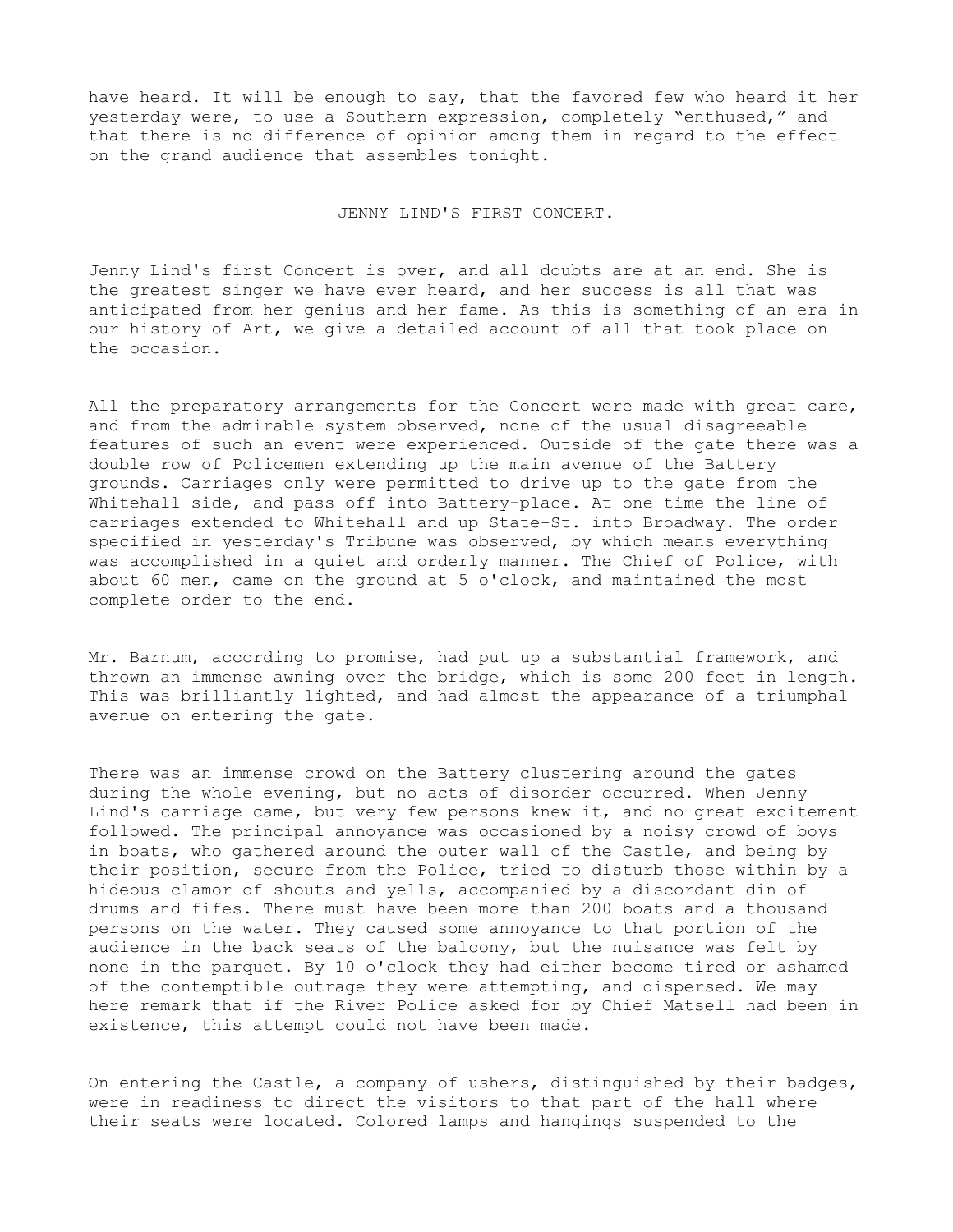pillars indicated at a glance the different divisions, and the task of seating the whole audience of near seven thousand persons was thus accomplished without the least inconvenience. The hall was brilliantly lighted, though from its vast extent the stage looked somewhat dim. The wooden partition which was built up in place of the drop curtain, is covered with a painting representing the combined standards of America and Sweden, below which are arabesque ornaments in white and gold. Considering the short time allowed for these improvements, the change was remarkable. The only instance of bad taste which we noticed was a large motto, worked in flowers, suspended over the pillars of the balcony directly in front of the stage. "Welcome, Sweet Warbler," (so ran the words,) was not only tame and common-place, but decidedly out of place.

The sight of the grand hall, with its gay decoration, its glittering lamps, and its vast throng of expectant auditors, was in itself almost worth a \$5 ticket. We were surprised to notice that not more than one-eighth of the audience were ladies. They must stay at home, it seems, when the tickets are high, but the gentlemen go, nevertheless. For its size, the audience was one of the most quiet, refined and appreciative we ever saw assembled in this city. Not more than one-third were seated before 7 o'clock, and when the eventful hour arrived, they were still coming in. A few of the seats were not taken when the orchestra had assembled and Mr. Benedict, who was greeted with loud cheers on his appearance, gave the first flourish of his baton.

The musical performances commenced with Jules Benedict's Overture to his opera, The Crusaders, himself conducting the orchestra of 60 instruments. It was an admirably balanced and effective orchestra, and notwithstanding that we had to listen, as it were, around a corner, we felt the unity and full force of its strong chords, and traced the precise and delicate outline of its melodies with a distinctness which proved that a clear musical idea was there, too clearly embodied to be lost even in that vast space. We liked the first half of the composition best; it had the dark shading and wild vigor and pathos of Van Weber; the allegro which set in upon it was more in the light popular manner of Auber and the French. Yet Mr. Benedict has proved his mastery in this work, which the vast audience acknowledged with very hearty plaudits.

Signor Belletti was the next mark of expectation. In one of Rossini's most ornate and florid bravura songs (from *Maometto Secondo*) he produced a baritone of such warm, rich, solid, resonant and feeling quality as we perhaps have never heard in this country (though without closer observation from the less remote position in which a baritone naturally requires to be heard, we hardly dare to place it above Badiali's); while in refinement of conception and of execution he left little to be desired.

Now came a moment of breathless expectation. A moment more, and Jenny Lind, clad in a white dress which well became the frank sincerity of her face, came forward through the orchestra. It is impossible to describe the spontaneous burst of welcome which greeted her. The vast assembly rose as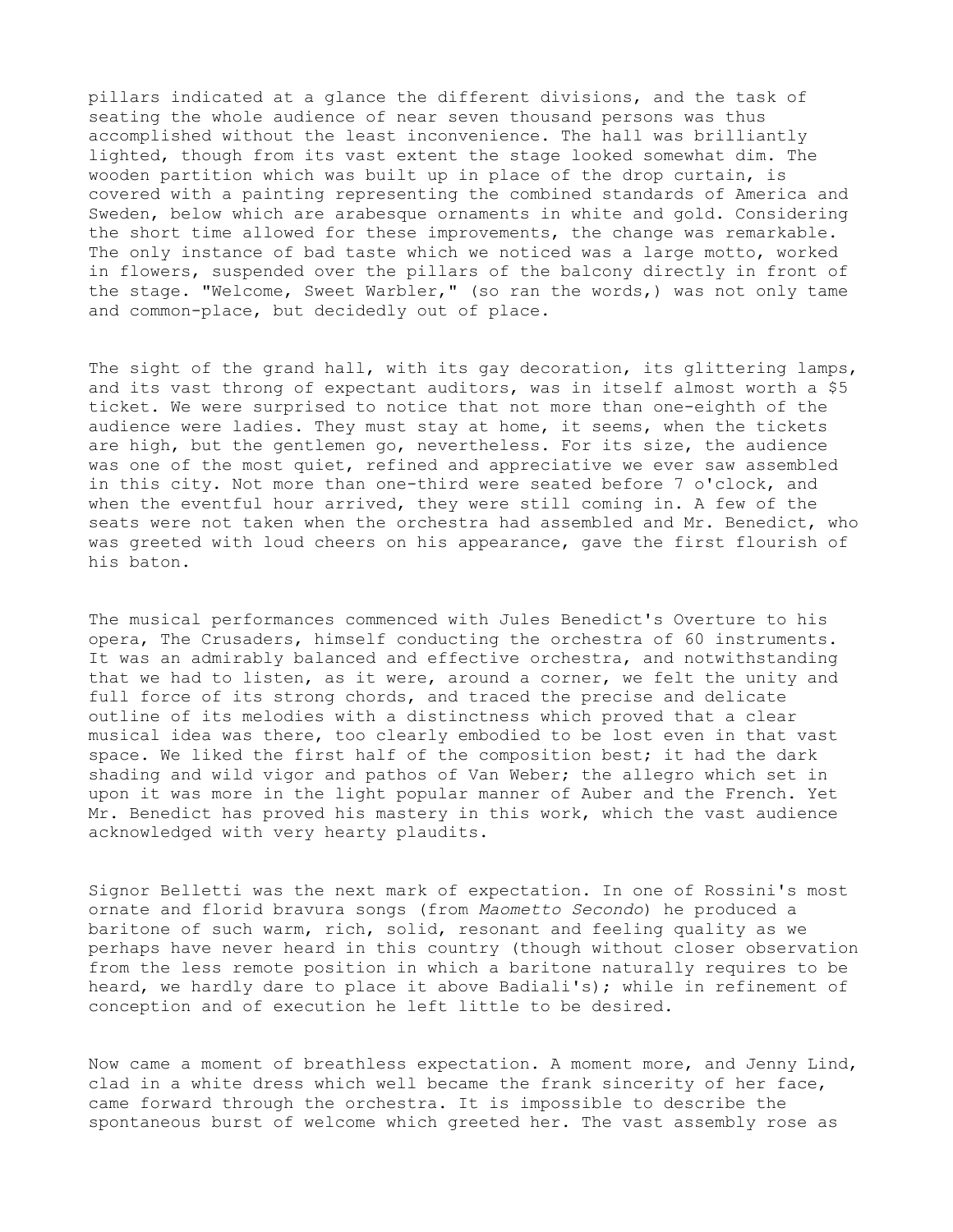one man, and for some minutes nothing could be seen but the waving of hands and handkerchiefs, nothing heard but a storm of tumultuous cheers. The enthusiasm of the moment, for a time beyond all bounds, was at last subdued, after prolonging itself by its own fruitless efforts to subdue itself, and the divine songstress, with that perfect bearing, that air of all dignity and sweetness, blending a child-like simplicity and halftrembling womanly modesty with the beautiful confidence of Genius and serene wisdom of Art, addressed herself to song, as the orchestral symphony prepared the way for the voice in *Casta Diva*. A better test piece could not have been selected for her debut. Every soprano lady has sung it to us; but nearly everyone has seemed only trying to make something of it, while Jenny Lind was the very music of it for the time being. We would say no less than that; for the wisest and [most honest] part of criticism on such a first hearing of a thing so perfect, was to give itself purely unto it, without question, and attempt no analysis of what too truly fills one to have yet began to be an object of thought.

If it were possible, we would describe the quality of that voice, so pure, so sweet, so fine, so whole and all-pervading in its lowest breathings and minutest fioriture as well as in its strongest volume. We never heard tones which in their sweetness went so far. They brought the most distant and ill-seated auditor close to her. They were tones, every one of them, and the whole air had to take the law of their vibrations. The voice and the delivery had in them all the good qualities of all the good singers. Song in her has that integral beauty which at once proclaims it as a type for all, and is most naturally worshipped as such by the multitude.

Of those who have been before her we were most frequently reminded of Madame Bishop's quality (not quantity) of voice. Their voices are of metal somewhat akin. Jenny Lind's had incomparably more power and more at all times in reserve; but it had a shade of that same veiled quality in its lowest tones, consistently with the same (but much more) ripeness and sweetness, and perfect freedom from the crudeness often called clearness, as they rise. There is the same kind of versatile and subtle talent, too, in Jenny Lind, as appeared later in the equal inspiration and perfection of her various characters and styles of song. Hers is a genuine soprano, reaching the extra high notes with that ease and certainty which make each highest one a triumph of expression purely, and not a physical marvel; the gradual growth and sostenuto of her tones; the light and shade, the rhythmic undulation and balance of her passages; the bird-like ecstasy of her trill; the faultless precision and fluency of her chromatic scales: above all, the sure reservation of such volume of voice as to crown each protracted climax with glory, not needing a new effort to raise force for the final blow; and indeed all the points one looks for in a mistress of the vocal art, were eminently hers in *Casta Diva*. But the charm lay not in any point, but rather in the inspired vitality, the hearty, genuine outpouring of the whole—the real and yet truly ideal humanity of all her singing. That is what has won the world to Jenny Lind; it is that her whole soul and being goes out in her song, and that her voice becomes the impersonation of that song's soul if it have any, that is, if it be a song. There is plainly no vanity in her, no mere aim to effect; it is all frank and real and harmoniously earnest.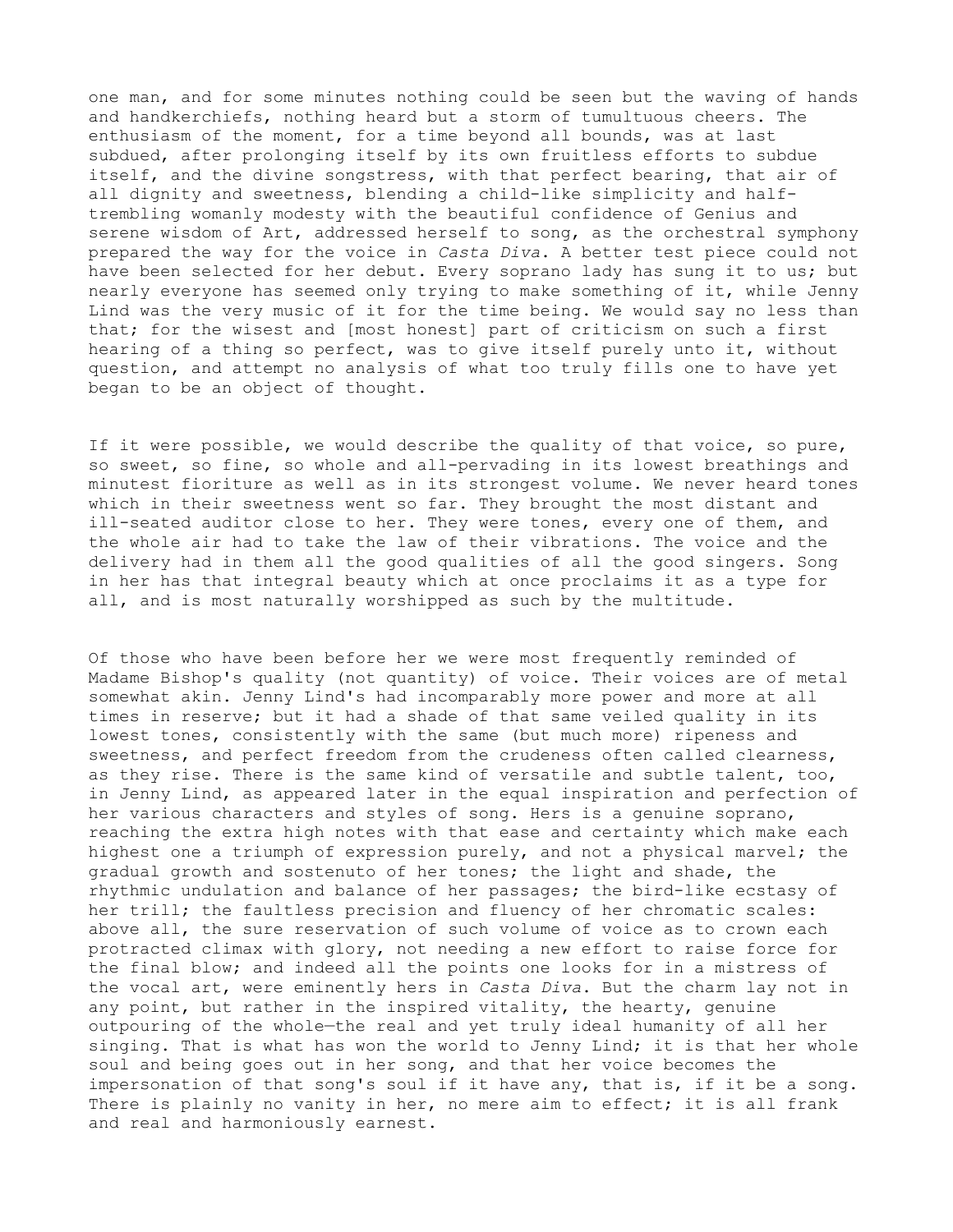She next bewitched all the delicate naiveté and sparkling espieglerie, interchanged with true love pathos, of her duet with Belletti, from Rossini's I Turchi in Italia, the music being in the same voice with that of his "Barber of Seville." The distinct rapidity, without hurry, of many passages, was remarkable in both performers. But perhaps the most wonderful exhibition of her vocal skill and pliancy and of her active intimacy with Nature, was in the Trio Concertante, with two flutes, from Meyerbeer's "Camp of Silesia." Exquisitely her voice played in echo between the tasteful flute-warblings of Messrs. Kyle and Siede.

But do not talk of her flute-like voice; the flute tone is not one a real voice need cultivate; except where it silvers the edges of a dark mass of orchestral harmony, the flute's unmitigated sweetness must and should contrast with the more clarinet and reed-like quality of a voice as rich and human as that of Jenny Lind.

Naturally the favorites of the evening were the two national songs. Her Swedish "*Herdsman's Song*" was singularly quaint, wild and innocent. The odd musical interval (a sharp seventh) of the repeated loud call of the cows, the joyful laugh, and the echo, as if her singing had brought the very mountains there, were extremely characteristic. This was loudly encored and repeated; and when again encored was of course answered with her "Greeting to America," the National Prize Song, written by Bayard Taylor, and set to a vigorous and familiar style of music, well harmonizing with the words, by Benedict. The greeting had a soul in it, coming from those lips. We here give the words:

GREETING TO AMERICA. WORDS BY BAYARD TAYLOR—MUSIC BY JULES BENEDICT

I greet, with a full heart, the Land of the West, Whose banner of stars o'er a world is unrolled; Whose empire o'ershadows Atlantic's wide breast And opes to the sunset its gateway of gold! The land of the mountain, the land of the lake, And rivers that roll in magnificent tide— Where the souls of the mighty from slumber awake And hallow the soil for whose freedom they died!

Thou Oracle of Empire! though wide be the foam That severs the land of my fathers and thee, I hear, from thy bosom, the welcome of home,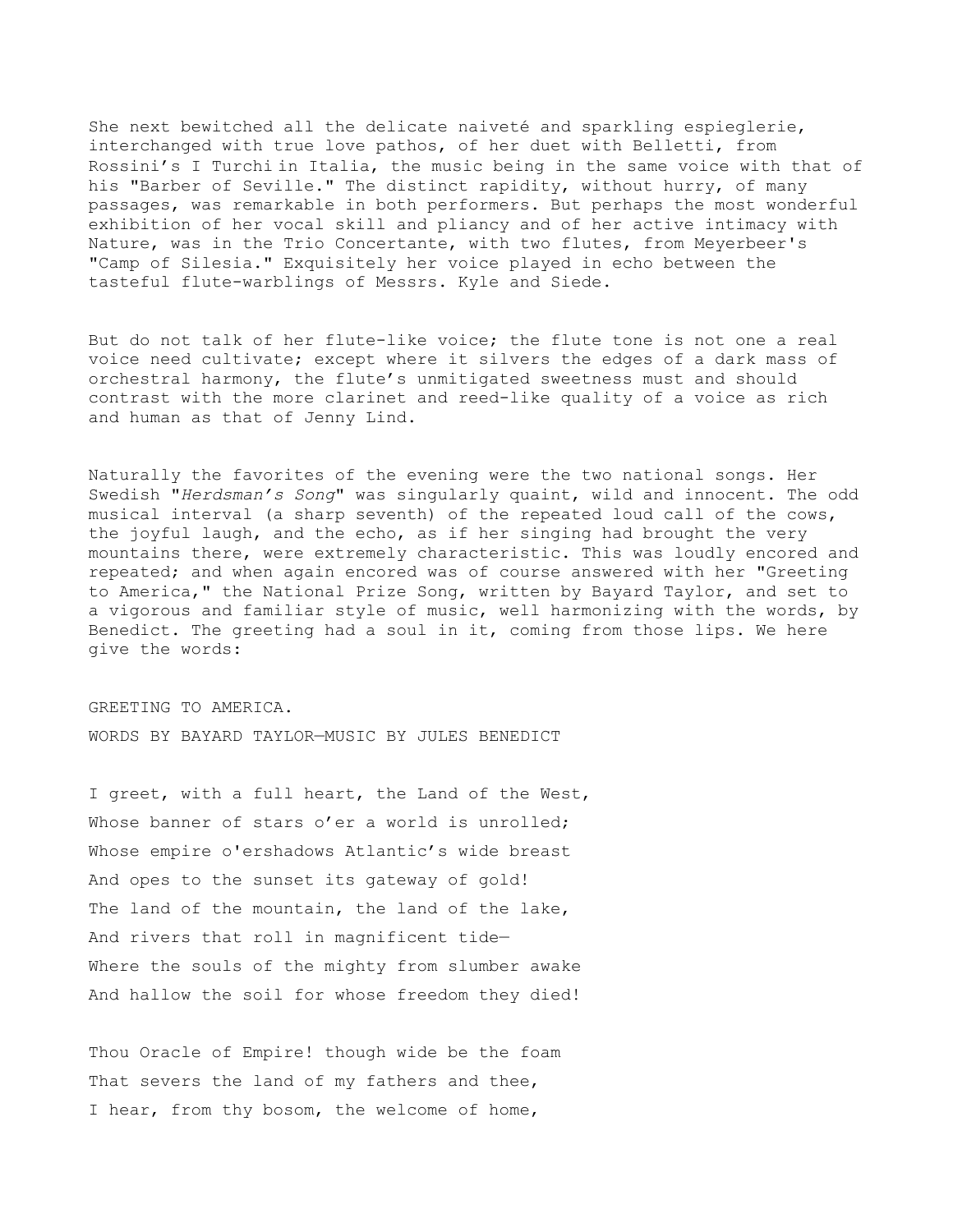For Song has a home in the hearts of the Free! And long as thy waters shall gleam in the sun, And long as thy heroes remember their scars, Be the hands of thy children united as one, And Peace shed her light on thy Banner of Stars!

We have but now to acknowledge the fine style of Belletti's *Largo al Factotum* (though the gay barber's song always requires the stage,) and the admirable orchestra performance of Weber's Overture to Oberon.

We are now sure of Jenny Lind, the Singer and the Artist. Last night she was herself, and well-accompanied, and gloriously responded to. But we have yet to hear her in the kind of music which seems to us most to need and to deserve such a singer—in the Agatha of *Der Freischütz*, and in Mozart and the deep music of the great modern German operas.

At the close, the audience (who made no movement to leave till the last note had been uttered) broke out in a tempest of cheers, only less vehement than those which welcomed her in *Casta Diva*. She came forward again, bowed with a bright, grateful face, and retired. The cheers were now mingled with shouts of "Barnum!" who at last came forward, and with some difficulty obtained sufficient order to speak. "My friends," said he, "you have often heard it asked, 'Where's Barnum?'" Amid the cheers and laughter which followed this, we could only catch the words: "Henceforth, you may say, 'Barnum's nowhere!'"

Mr. Barnum, after expressing his gratification at the splendid welcome which had been given Mdlle. Lind, stated that he would disclose a piece of news which he could no longer keep secret, and which would show how well that welcome was deserved. Mdlle. Lind on Monday morning informed him, that it was her intention to give her share of the net proceeds of the present Concert, amounting to considerably more than \$10,000, to the various Charities in this city.

This announcement was the signal for another storm. We did not count the number of cheers given, but we never witnessed such a pitch of enthusiasm. Mr. Barnum then proceeded to read the list of her donations, interrupted at every name by a fresh burst of applause:

To the Fire Department Fund . . . \$3,000 Musical Fund Society . . . 2,000 Home for the Friendless. . . . 500 Society for the Relief of Indigent Females. . . 500 Dramatic Fund Association. . . . 500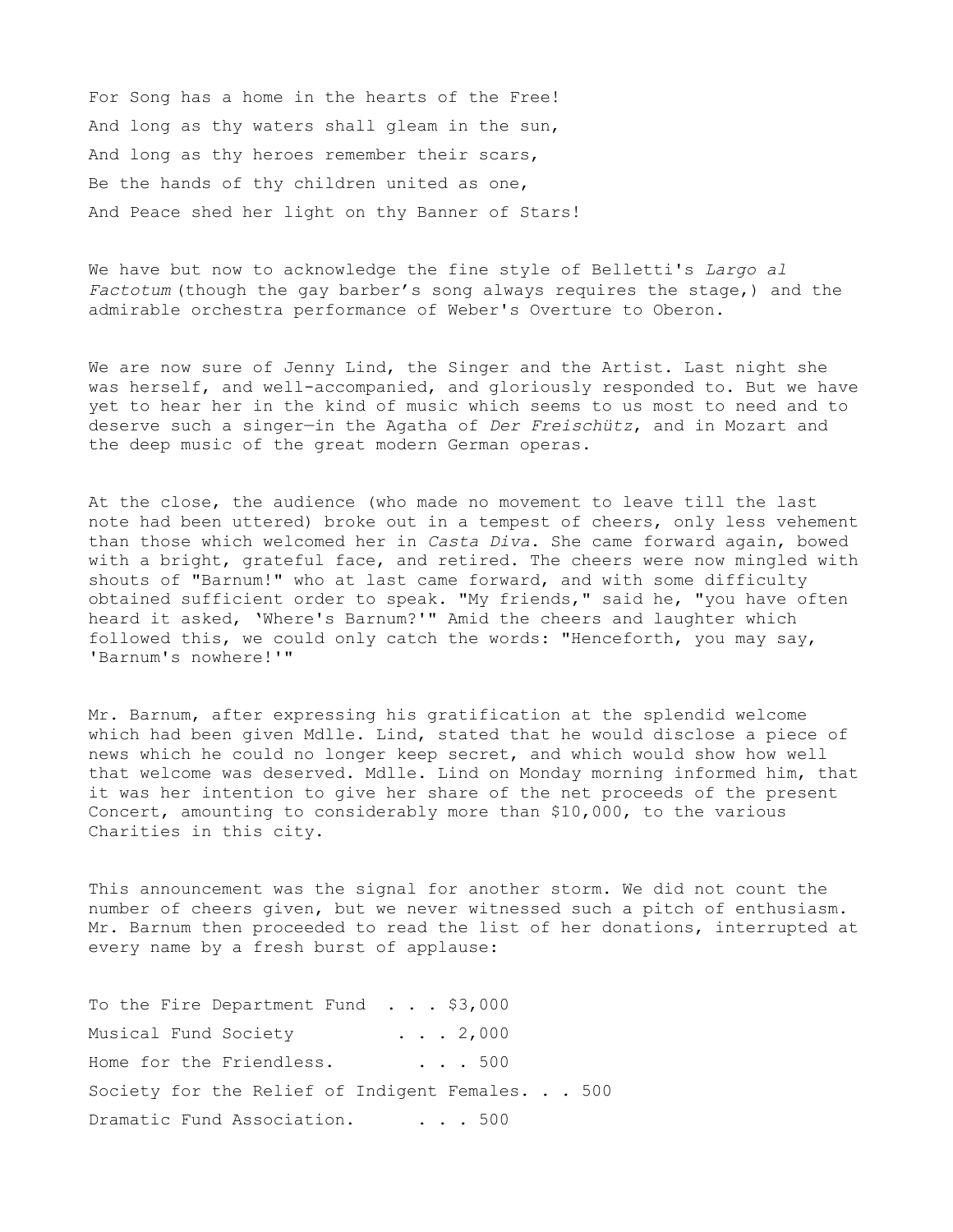Home for Colored and Aged Persons . 500 Colored and Orphan Association . . . 500 Lying in Asylum for Destitute Females 500 New-York Orphan Asylum . . . 500 Protestant Half-Orphan Asylum . . . 500 Roman Catholic Half-Orphan Asylum . 500 Old Ladies' Asylum . . . 500 and the contract of the contract of the contract of the contract of the contract of

Total . . . \$10,000

In case the money coming to her shall exceed this sum, she will hereafter designate the charity to which it is to be appropriated. Mr. Barnum was then about retiring, when there was a universal call for Jenny Lind. The songstress, however, had already taken her departure, and the excited crowd, after giving a few more cheers, followed her example, and slowly surged out of the Castle door, and down the canopied bridge, in a glow of good humor and admiration. A few disorderly vagrants collected on the bridges leading to the Bath Houses, hooted at the throng as it passed out, but everybody went home quietly, with a new joy at his heart, and a new thought in his brain.

# THE SERENADE.

The members of the Musical Fund Society, on hearing of Mdlle. Lind's magnificent donation to them, immediately repaired to the New York Hotel, accompanied by Dodworth's Band. The occasion was not so much a serenade as a renewal of the ovation in the Garden. The band played animated airs; the thousands assembled roused the midnight with their incessant cheers; and at last Mdlle. Lind was obliged to appear on the balcony and acknowledge their jubilant salutation. She was accompanied by her cousin and her secretary. The Members of the Society expressed their heartfelt thanks on the occasion, and at last the great crowd dispersed. So ends the night of Jenny Lind's first Concert in America— truly the greatest triumph of her life.

o - O - o

### **Mobbed in Petersburg, Va (January 1851)**

[ironic, Ed.] Our city came very near escaping the Jenny Lind fever, and would have done so, but for the fact that Jenny, like her neighbors, must commit the very unsentimental act of eating and drinking; and she, therefore, together with the other passengers from the North, sat down to an excellent supper at Jarrett's Hotel, on Saturday night, about 9 o'clock. No sooner was it known that the Nightingale had reached the Hotel than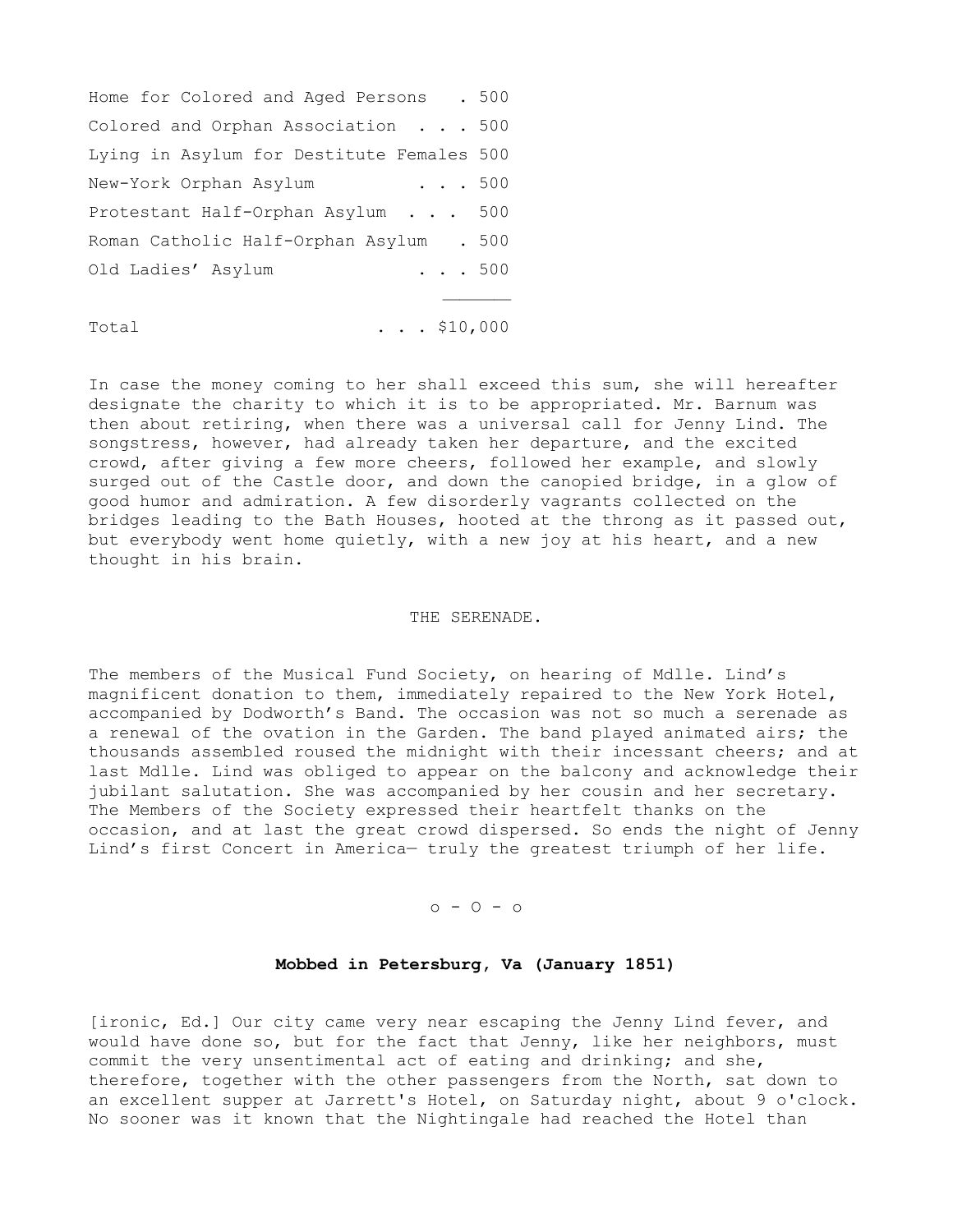multitudes flocked to it, determined, if they could not hear her sing, to see her eat. The rush and crush exceeded anything which has ever been seen in this "neck of woods". Old women and young women—persons with families, and persons "in the family way," were there, and there were rustling and bustling, and squeezing and pulling, and tugging, to get a sight of the fair Swede. Jenny, however, took it all very philosophically, and went to supper "with what appetite she had." A gentleman who witnessed her performances at the supper table, tells us that she eats remarkably well, indeed; in fact, quite as well as any person whom he ever saw eat. He went so far as to say that she chewed her food and swallowed it, and that when she wished to drink, she raised the cup or glass with her right hand, and placing it to her ruby lips, imbibed. Our informant seemed to be very enthusiastic in his description of the scene. The locomotive, Henry D. Bird, drew the train in which the Nightingale left the city, and, on starting, whistled the Bird Song in compliment to that "angel."

# **Harassed in Pittsburg, Pa (25 April 1851)**

I learn from a gentleman who was present that Jenny Lind was most outrageously insulted at Pittsburg on the night of her concert. A crowd of several thousand rowdies gathered around the theatre, keeping up a perpetual hooting, interspersed with blackguard cries, and insulting words to the fair songstress. Stones were thrown into her dressing room, and at her carriage on leaving the theatre. Of course, the respectable portion of the community were greatly offended; but Jenny positively refused to sing again, although an advertisement had been issued for a concert on Saturday evening. On that morning she called her carriage and proceeded to the Brownsville boat, sending word to Mr. Barnum that she was on board.

### **Merchandising**

Befitting the show-business nature of the singer's visit, it was reported that new-born baby girls were named after her. Her name was also used to promote a wide range of commercial goods and services: the following list is not exhaustive:

Theatre, Music hall, Store, Steamer, Race horse, Cow, Shoes, Tie, Bonnet, Perfume, Hair gloss, Cigar, Chewing tobacco, Sausage (joke?), Commemorative seal (keepsake), Daguerreotype

 $0 - 0 - 0$ 

Digital Sources:

- 1. Illinois Digital Newspaper Collection
- 2. California Digital Newspaper Collection
- 3. Northern New York State Historic Newspapers